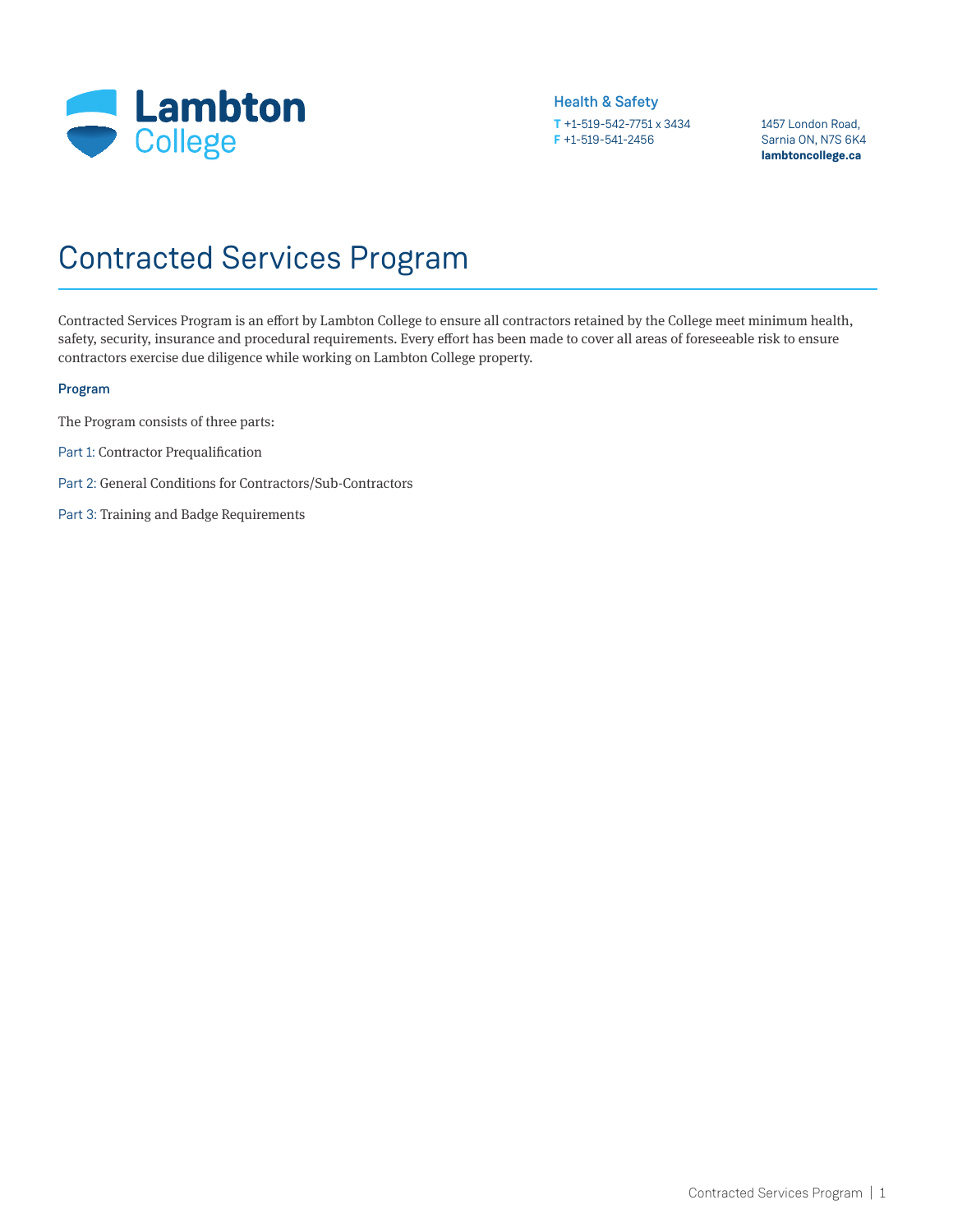

1457 London Road, Sarnia ON, N7S 6K4 **lambtoncollege.ca**

# Part 1: Contractor Prequalifications

The Occupational Health and Safety Act, applicable Regulations and best practices must be followed by all contractors while on College property.

Part 2: General Conditions for Contractors/Sub-Contractors must be read, understood, agreed to and signed off in order to become prequalified. The Prequalification Form (Step 2) must be filled out completely and accurately for consideration. The College reserves the right to request relevant supporting documentation as proof of eligibility. The College reserves the right to select and/or limit prequalifications.

## Training and Badge Requirements

College issued identification badges are required to be worn by all contractors while working on College property. Badges are issued only to individuals that have completed the computer based "Contractor Safety Orientation" program and whose employer has successfully completed the "Contractor Prequalifcation Form" (Step 2).

The computer based "Contractor Safety Orientation" can be accessed via Lambton College's Website. If computer access is unavailable to contractors the program may be completed in Facilities Management. Appointments are required to arrange training and must be booked through Facilities Management in advance. Each individual wishing to work on site must complete and supply proof of completion of the "Contractor Safety Orientation" prior to requesting a College ID badge.

Identification badges will be issued from Facilities Management on an appointment basis.

The College is not responsible for any costs associated in attaining prequalification.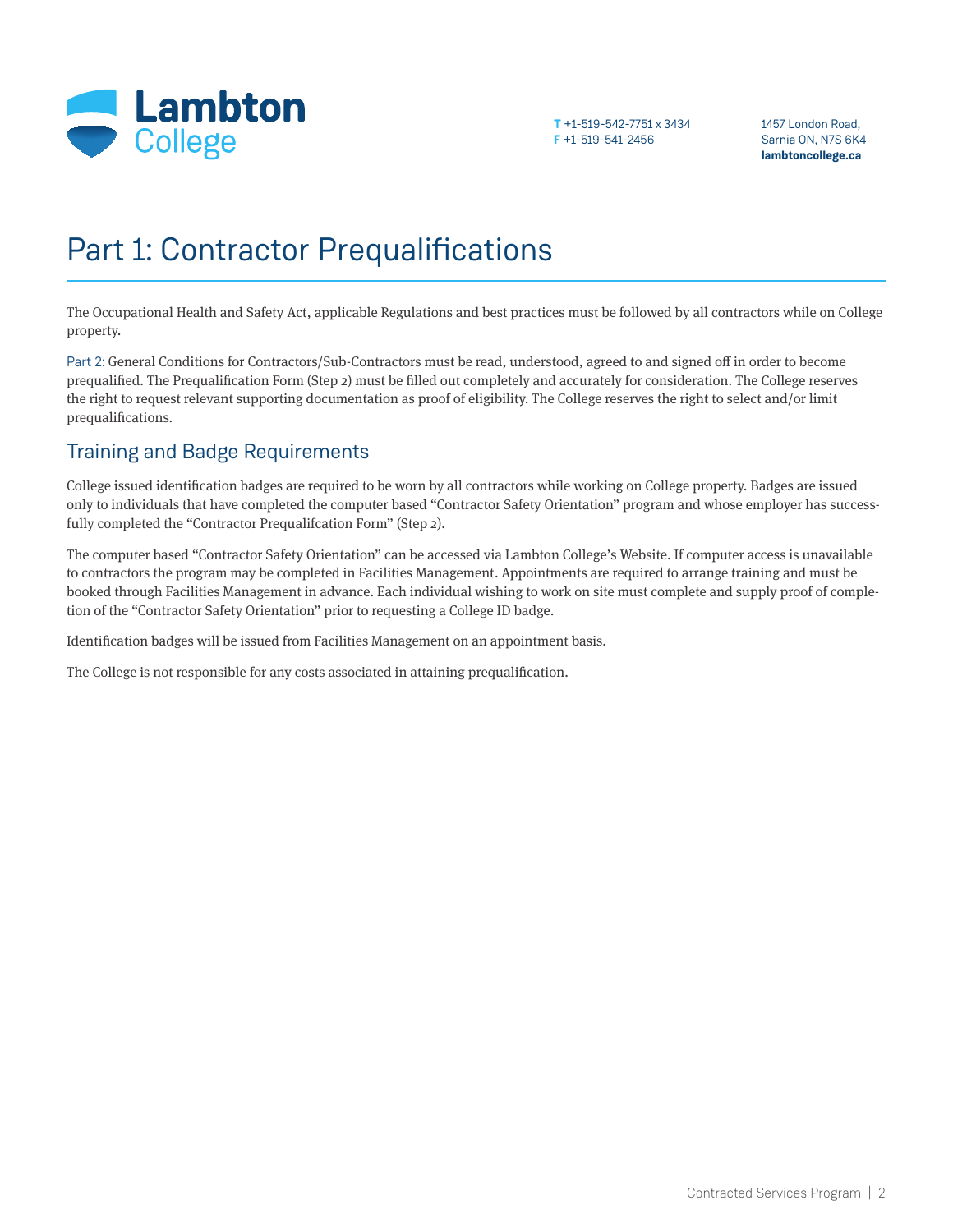

#### **T** +1-519-542-7751 x 3434 Health & Safety

**F** +1-519-541-2456

1457 London Road, Sarnia ON, N7S 6K4 **lambtoncollege.ca**

# Part 2: General Conditions for Contractors/ Sub-Contractors

This contract is to supply all labor, supervision, equipment and materials to complete the scope of work at the facilities as defined in a manner, which is acceptable to the College.

The general conditions that follow are for the protection of all workers and individuals working on the College's property or premises. The contractor must follow all directions provided by the College. Failure to conduct work in accordance with the terms and conditions as described herein may result in their removal from College property and/or termination of contract. The conditions contained herein may not cover all repair/ renovation/ construction work contracts or assignments. The contractor, however, must understand that the College's intention is to carry out all work in a safe and healthy manner and to meet all code and industry standards.

Every contractor and sub-contractor employed on site shall be pre-qualified and have read all the instructions herein, and agree to advise their employees and subcontractors in advance of performing any work or supplying any services.

#### Emergency Numbers

The emergency contact number for Lambton College Emergency Services is ext. 3333 from any internal phone. Emergency procedures can be found on the Lambton College website under Safety & Security. The contractor is responsible to obtain and have available at the area of work, all emergency contact information and telephone numbers for the location including Ambulance, Fire, Police, Ministry of Labour, Ministry of Environment, College Emergency Numbers and the phone number and address of the College/building where work is being performed.

A copy of the College's Occupational Health and Safety Policy and any other relevant and applicable materials (i.e. Occupational Health and Safety Act, Joint Health & Safety Committee minutes) are available on the College website.

#### Legislative Requirements

- The contractor shall comply with all current legislative requirements, including but not limited to, the Occupational Health and Safety Act, the Environmental Protection Act, the Ontario Building Code, the Ontario Fire Code and the Transportation of Dangerous Goods Act and all applicable regulations, codes and standards. In cases of any conflict between various provisions of the General Conditions, the more onerous health and safety requirement applies. a)
- b) The contractor shall complete a Notice of Project, where required, accept the role as "constructor" in law, and supply a copy to Facilities Management or their designate. The Contractor must ensure a copy, as required has been forwarded to the Ontario Ministry of Labour.
- c) All workers shall be trained, experienced, qualified and appropriately licensed to carry out their work in the province of Ontario.
- d) Where the scope of work affects the structure of the building, a list of designated substances for each facility must be included in the tender package listed as "Notification of Designated Substances Onsite". If this list is missing, the bidder shall obtain such a list from the College prior to submitting tender.
- e) Contractors must comply with the most current waste management legislation as required under the Environmental Protection Act for all construction and/or demolition work.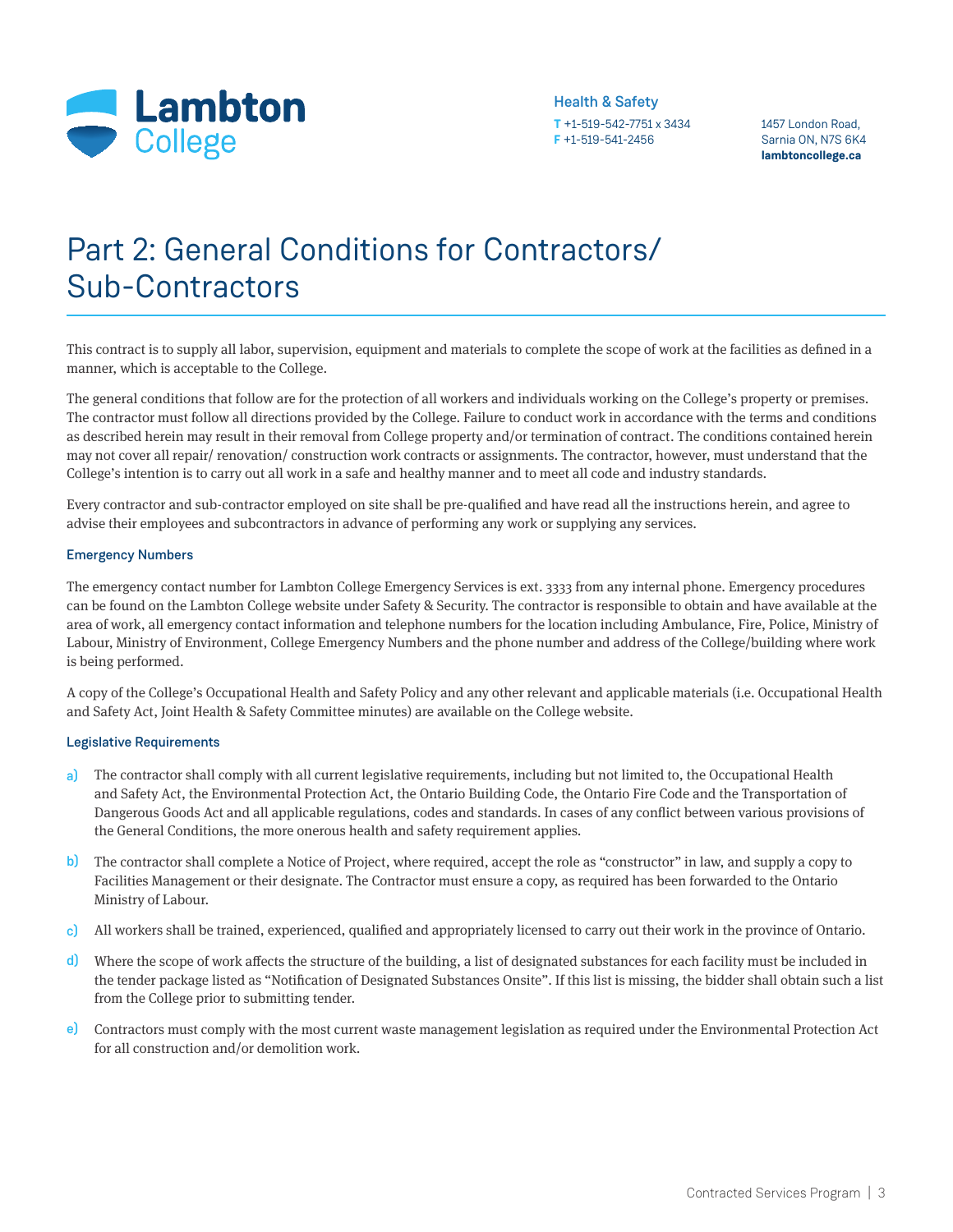

1457 London Road, Sarnia ON, N7S 6K4 **lambtoncollege.ca**

#### Responsibility of the Contractor/Sub-Contractor

The general contractor / sub-contractor shall have written health and safety policy and safe work procedures and must provide a copy to the College before the commencement of any work in the case of a new contractor.

The general contractor / sub-contractors are responsible for the health and safety of their employees. Prior to commencing work, the contractor shall appoint and identify one supervisor with accountability for the health and safety of their employees.

Prior to commencement and during any work, the contractor must inspect the area of work for any chemical or physical hazards or designated substances. If any are found, the contractor must notify the Facilities Management or their College contact immediately. No work shall commence or continue until these hazards have been deemed eliminated or controlled and the area is determined to be safe.

All contractors are responsible for all utility and service locates and related costs for the area in which they will conduct work.

Prior to commencing work involving more than four workmen and a supervisor, the contractor(s) shall hold a pre-job meeting where health & safety will be included on the agenda and shall invite the College representative.

#### 1 | Work Site Location

- 1.1 It is the responsibility of the general contractor / sub-contractor to clearly demark the work site borders and areas not to be used by usual occupants of the building or grounds. The general contractor / subcontractor must at all times erect and maintain adequate fencing or barriers around all excavations, pits, and any other places of danger.
- 1.2 The general contractor / sub-contractor is responsible for all sub-trades, including payment of the same, necessary to produce a complete installation.
- 1.3 Power and water may be available from the site where approved, but these facilities shall not be altered for the contractor's use.
- **1.4** The general contractor / sub-contractor shall obtain approval from Facilities

Management for location of temporary buildings, temporary office, storage sheds and workshops as required by the work throughout the period of construction. The general contractor / sub-contractor must remove temporary buildings upon completion of the work and restore the property to the condition as found on commencement of the work.

- 1.5 The general contractor / sub-contractor and their employee(s) must be aware of the location of the College's Health & Safety Program. The contractor must provide a First Aid Kit and the name of the First Aid attendant for use by contractor employees.
- 1.6 The general contractor / sub-contractor must not use College property as an office, for the purpose of hiring staff or conducting business or personal affairs on any project.
- Should any clause of any documentation of a project conflict, the most stringent at the College's discretion shall apply. 1.7

### 2 | Operation of Vehicles On College Property

- 2.1 Prior approval must be obtained from Facilities Management for vehicle parking. Trucks and all other vehicles shall proceed with caution with a maximum 30 km/h on College property. All trucks must be equipped with automatic back-up alarms.
- 2.2 The general contractor / sub-contractor must report to Facilities Management or their College representative at the beginning and end of each work shift to sign in and out.

#### 3 | Tools and Equipment

3.1 The general contractor's / sub-contractor's equipment/tools must be in safe working condition, including required guards on tools and equipment and grounding devices. Operating manuals and maintenance records shall be available on request for all powered equipment.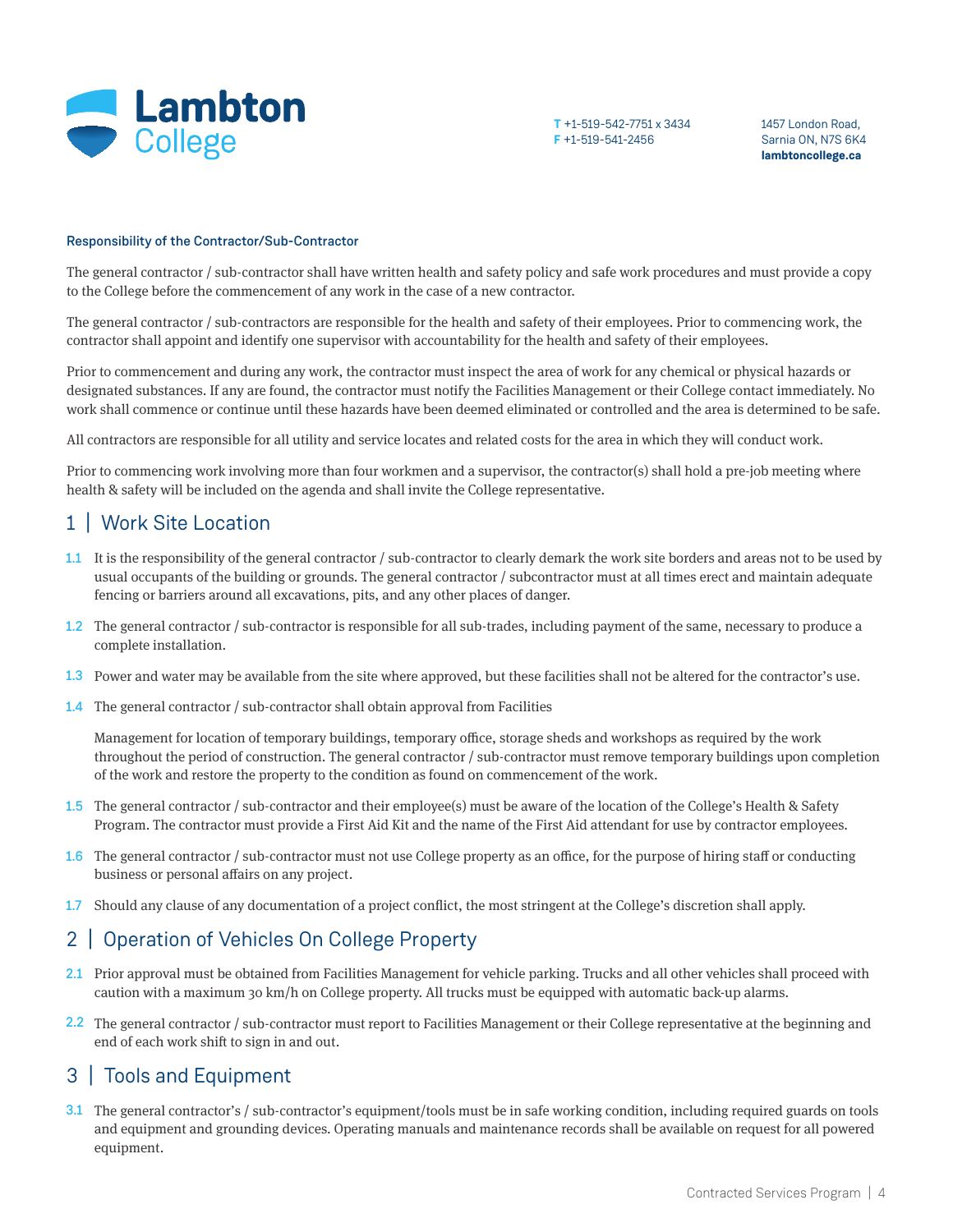

1457 London Road, Sarnia ON, N7S 6K4 **lambtoncollege.ca**

3.2 Construction advertising signs are not permissible, except by prior written approval from Facilities Management.

## 4 | Propane Tanks

Propane tanks that are not in use must not to be stored in College buildings. Propane cylinders shall not be changed indoors. Workers using propane must have certification and provide proof to the College upon request.

# 5 | Oxygen and Acetylene Cylinders

Oxygen and acetylene cylinders must be chained in the vertical position or be secured on a welding cart designed for this purpose. If not on a cart, the cylinder regulator must be removed and the cylinder cap on. Full and empty tanks are to be stored in separate signed areas.

# 6 | Natural Gas Piping

All work related to natural gas systems must be completed by a licensed gas fitter.

# 7 | Flammable Liquids

Flammable liquids must be stored in appropriate ULC approved metal safety containers with a flame arrestor and a spring-loaded cap. The contractor is responsible for the provision of proper storage containers and/or steel cabinet designed for that purpose. One day's supply of flammable liquid may be used without a steel flammable storage cabinet. However, dispensing containers for flammable liquids must be as described above and containers and dispensing equipment must be grounded and bonded. Dispensing must be done using mechanical ventilation or be done outdoors. Equipment and dispensing methods must conform to CSA B376-M1980 and Ontario Regulation 213/851.

# 8 | Controlled Products (WHMIS)

All controlled products must be WHMIS labeled before being brought onto College property. Material Safety Data Sheets for all controlled products must be available on site. The contractors are responsible for training their employees in the safe use and handling of all controlled products and proof of training must be provided as part of the Pre-Qualification or Badge Program.

# 9 | Personal Protective Equipment

The contractors are responsible to ensure that all employees wear personal protective equipment, as required, to work in a safe manner. Contractors must ensure that their employees are trained in the care, use and selection of this equipment.

### 10 | Fire Extinguishers

The contractor is responsible for providing fire extinguishers in the repair / renovation / construction areas and for ensuring that employees are trained in the use of extinguishers.

# 11 | Cigarettes, Alcohol and Illegal Drugs

Smoking is permitted on College property in designated smoking areas. Consuming alcohol or illegal drugs while working on College property is strictly prohibited. Persons appearing to be under the influence of alcohol or illegal drugs will be asked to leave the work site. The contractor must ensure that employees asked to leave are provided transportation home.

# 12 | Housekeeping

Contractors must keep work site areas clean and tidy. Nails in lumber must be removed. Materials must be laid down and piled safely and garbage must be placed in proper waste containers.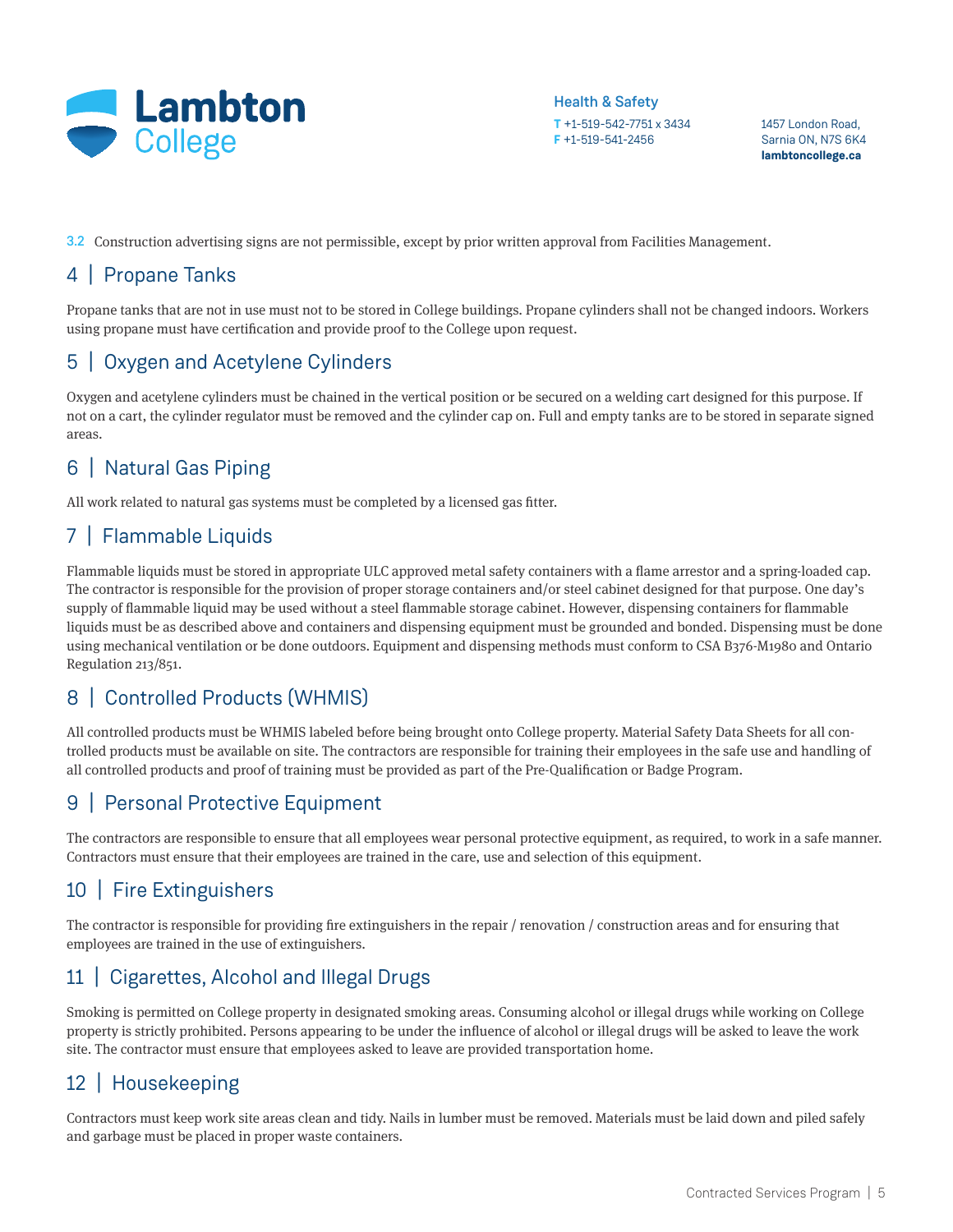

1457 London Road, Sarnia ON, N7S 6K4 **lambtoncollege.ca**

#### 13 | Liability Insurance and Payments

The general contractor / sub-contractor shall:

- Secure and maintain, during the full term of this Contract, liability insurance coverage for the business to the extent of at least \$2,000,000 per incident and commercial general automobile liability insurance to the extent of \$2,000,000 per incident for all licensed vehicles provided. If the contractor has already such coverage on his business in the said amount, he shall not be required to place additional coverage. The College shall be designated as a named insured on any policy if requested. a)
- Enroll all workers, including all principals if so designated, and ensure all sub-contractor workers are enrolled under the Workplace Safety and Insurance Board and pay all assessments and premiums in connection therewith and do all things required of an employer under the said Act. b)

Where an independent operator, employer or executive officer provides on-site work, they must first have applied to and be deemed a worker by the Workplace Safety and Insurance Board or receive an exemption in writing from Facilities Management.

- c) Pay all employees' wages and salaries promptly. Pay for all materials promptly and shall indemnify and save harmless the College from all claims for Construction Lien as registered during the term of this contract or after the expiry date of the same, whether such lien is valid or not. The Contractor shall forthwith have the said lien removed from the title of the College's properties, or any part thereof, at the expense of the Contractor and the Contractor agrees to indemnify the College, against any damages and/or costs suffered or incurred by it as a consequence of the registration of any such lien.
- It shall be the contractors responsibility to ensure that all workers including owners designated as workers on the project abide by the Regulations for Construction Projects and the Regulations for Industrial Establishments under the Occupational Health and Safety Act, as well as any other health and safety standards that are applicable by law or established by generally accepted industry standards or by applicable industry associations. d)
- Payment shall be made by the College within 30 days upon receipt of properly certified invoices and completion of all details of the project to the satisfaction of the Facilities Management or College Representative. All payments are subject to holdback pursuant to the provisions of the Construction Lien Act. e)
- The amount payable to the contractor will not be increased or decreased by reason of any increase or decrease in the cost of equipment, labour, materials, taxes, or the wage. f)
- g) No variation from the work that may involve or will result in an addition to the amount of the contract or reduction of quality, shall be proceeded with until approval in writing has been obtained from the College.
- The contractor agrees to indemnify the College against any claims, fines and costs incurred by it as a result of the contractor or workers breaching the Occupational Health and Safety Act, applicable regulations, or any other statutory requirement herein, including costs incurred in preparing for and attending any hearings or trials in connection therein. h)

#### 14 | Ladders, Scaffolds, Swing Stages, Vertical Man-Lifts

The contractors are responsible for training their employees in inspecting, erecting, and using scaffolds, ladders, swing stages and vertical man-lifts.

Ladders must extend 3 feet beyond the upper support. Ladders must be held by a worker on the ground or tied off if over 10 feet high. Formal training must be given to workers on the proper use of scaffolds, swing stages and vertical manlifts if used on the job. Equipment operating manuals and the required Professional Engineering documents must be available on site and produced upon request.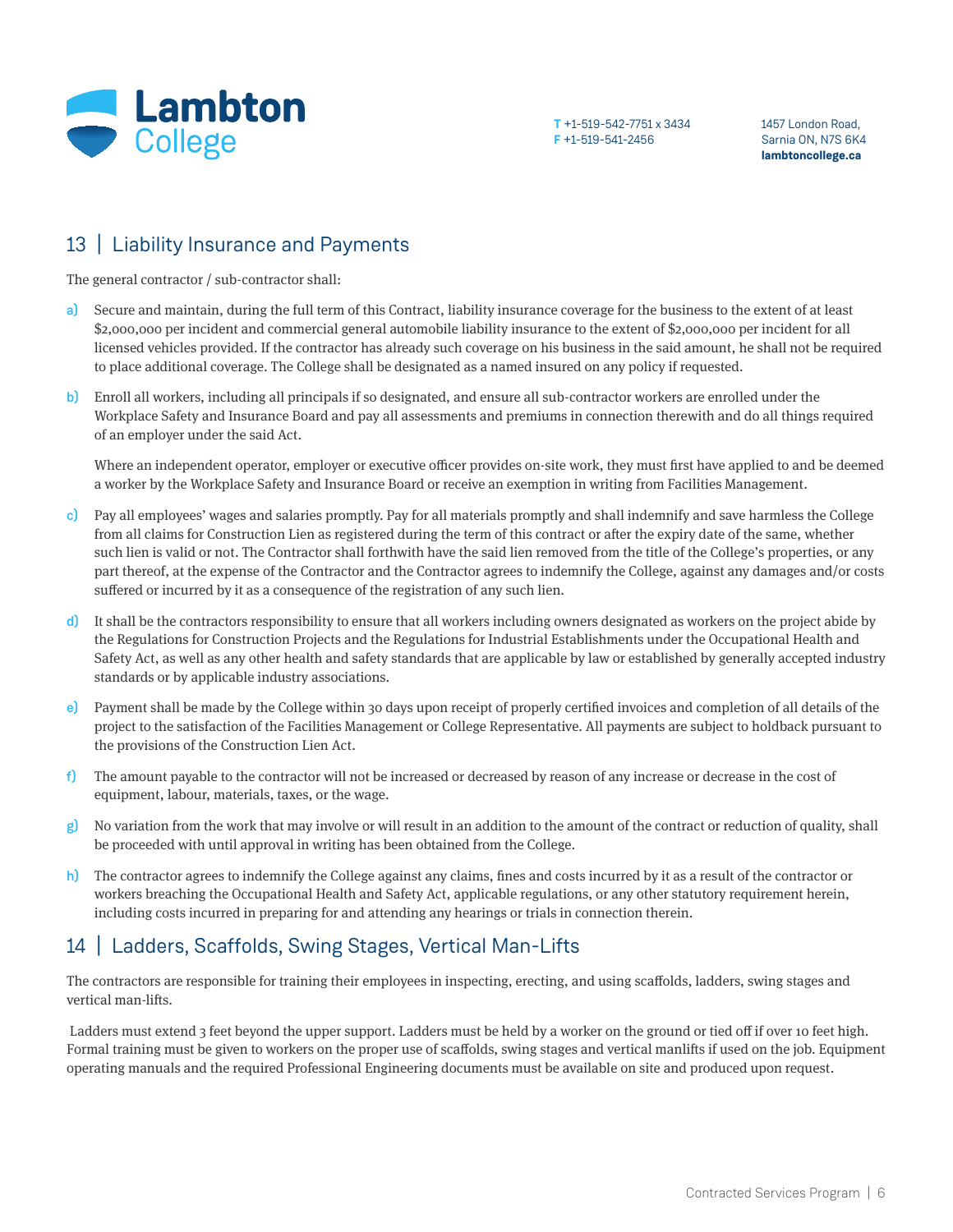

**T** +1-519-542-7751 x 3434 Health & Safety

**F** +1-519-541-2456

1457 London Road, Sarnia ON, N7S 6K4 **lambtoncollege.ca**

## 15 | Asbestos

Prior to commencement of any work affecting the structure of the building, the contractor shall review the asbestos report for the building (available through Facilities Management.) The contractor shall evaluate the potential presence of asbestos in the specific work zone. If asbestos is present, Facilities Management shall be notified immediately, and no work is to proceed.

The College will establish the asbestos removal contractor as the need may arise. All work must be in compliance and Facilities Management must be made aware of any project that may involve asbestos.

### 16 | Discovery of Unknown Substance

If an unknown substance is discovered during a renovation/repair that may be asbestos, then work shall stop, and the College's Health, Safety and Environmental Coordinator must be called immediately. The material must not be disturbed until clearly identified as to its content. If asbestos is confirmed, direction must be received from the College prior to work resuming.

### 17 | Examination of Premises/Drawings/Specifications and Instructions

The general contractor / sub-contractor shall examine the premises and compare it with the drawings and specifications, and satisfy itself with respect to the conditions of the premises under which it will be required to operate in performing their part of the work, before furnishing their tender, and no allowance will be made afterwards on behalf of the contractor by reason of any error, negligence or failure on their part in this connection.

The general contractor / sub-contractor shall carefully review and study all drawings, specifications and other instructions and shall at once report to the Facilities Management any errors, inconsistency or omission they may discover and in no case shall they proceed in uncertainty. In the event of the contractor's failure to give such notice, it will be responsible for the results of any such errors or omissions and the cost of rectifying the same.

### 18 | Permits and Regulations

18.1 The general contractor / sub-contractor shall obtain any required permits and conform to any existing applicable codes, such as the Canadian Standards Association, Underwriter's Laboratories of Canada, Ontario Fire Code, Ontario Building Code, Ontario Electrical Code, Ministry of Labour, and all local Bylaws and any other applicable regulatory requirements.

# 19 | Injuries

Each contractor or sub-contractor is responsible for responding to, providing treatment and transporting to medical services their injured employees.

Response may include first aid to the injured person, hospital aid, securing the site and notification as required under the *Occupational Health and Safety Act*.

Emergency Response Plans should be in place for all emergencies and contact College Emergency Services at ext. 3333. Someone on site must be certified in Standard First Aid/CPR. Facilities Management and the College Representative must be notified of any emergency or worker injury.

# 20 | Co-operation

The general contractor, all other contractors, and all sub-contractors shall coordinate their work with all other trades so as to facilitate the general progress of the work. Each contractor and trade shall afford all other trades every reasonable opportunity for the installation of their work and for the storage of their material.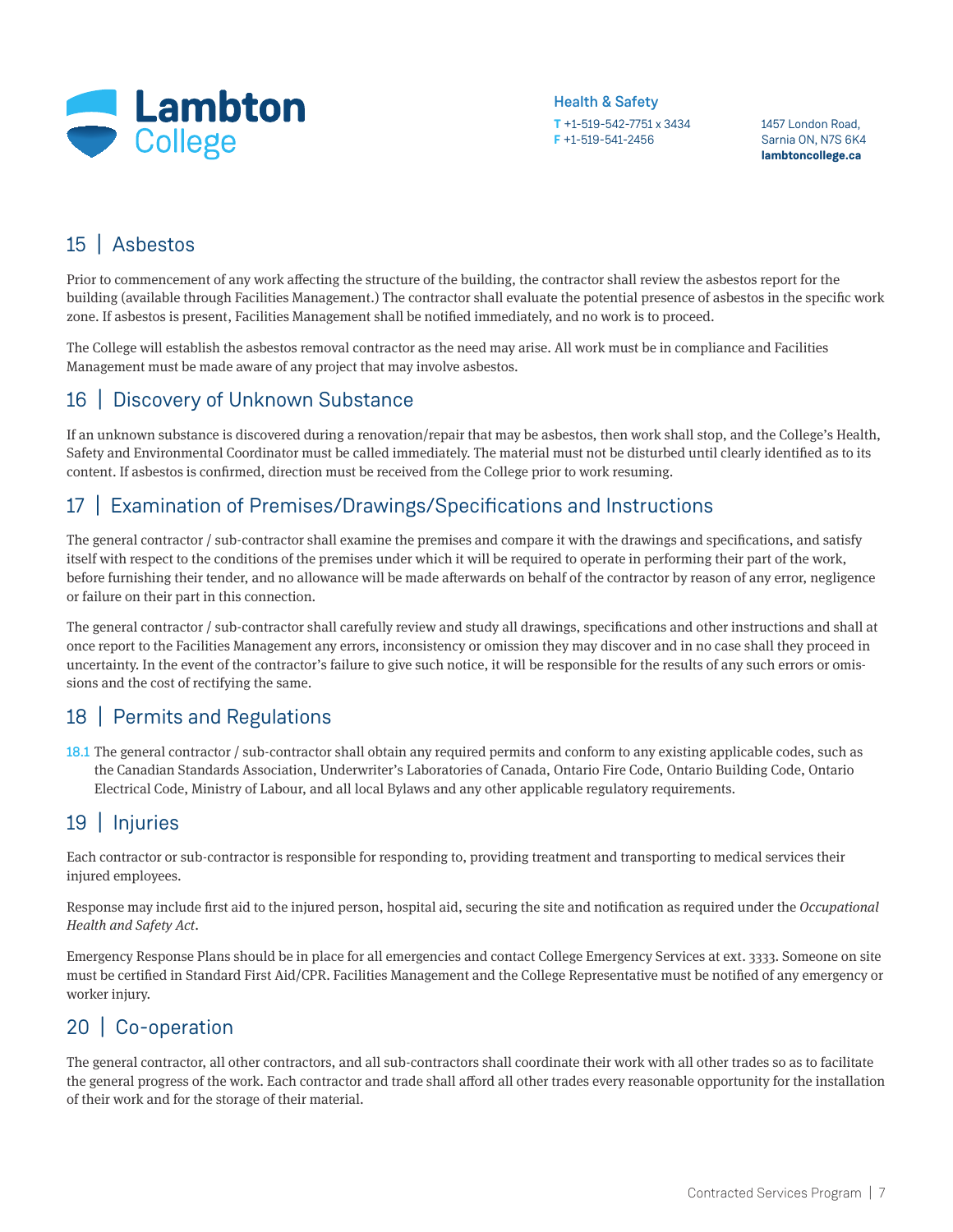

1457 London Road, Sarnia ON, N7S 6K4 **lambtoncollege.ca**

## 21 | Supervision and Responsibility

The general contractor / sub-contractor shall supervise and direct the work of all persons engaged in the work, including sub-contractors and those who supply materials. The contractor will be fully responsible for full compliance with the terms of the contract by all such persons.

All construction shall be performed as specified and in a manner conforming to the best trade practices, to the complete satisfaction of the College.

# 22 | Taxes, Permits, Fees

The general contractor / sub-contractor shall be required to pay for all taxes, duties, subsidies, permits, etc., unless otherwise noted. P.S.T. and G.S.T. - Shall be paid by the contractor, and these taxes shall be included in the contract price or prices but G.S.T. only shall be shown as a separate item.

## 23 | Labour, Materials and Workmanship

- 23.1 The general contractor / sub-contractor shall provide and pay for all labour, tools, materials, transportation, storage, scaffolding and other equipment for the proper execution of everything shown, described or reasonably implied by the drawings or in this specification.
- 23.2 The general contractor / sub-contractor shall be held to have included in tendering any work in connection with sub-trades, not specially referenced under the particular headings of sub-trades, but referred to or otherwise shown on the drawings.
- 23.3 The general contractor / sub-contractor shall carry out all tests and assessments required by the College during the progress of the work and at its completion at no increase in the contract price. Such tests and assessments shall be carried out for the purpose of determining if the work meets the specified requirements. If corrections to the work or system are found necessary, the tests and assessments shall be repeated until satisfactory results are obtained.

### 24 | Defective Material and Workmanship

The general contractor / sub-contractor shall promptly remove from the building all used materials and materials condemned by the College, as failing to conform to the contract, whether incorporated in the work or not.

# 25 | Location of Apparatus

The location of apparatus, fixtures, outlets, etc., shown or specified on drawings shall be considered as only approximate and subject to final review and approval by the College. The actual location shall be as directed and as required to suit the conditions at the time of installation. Before installation of the apparatus, the contractor shall consult Facilities Management and ascertain the actual location required.

#### 26 | Measurements

Before ordering any material or doing any work, the contractor shall verify all measurements at the building or as may be required for the proper fitting of his work and to make adjustable parts fit to fixed parts. The contractor shall be responsible for the correctness of his figures and properly correct, without charge, any work that does not fit and furnish new work if necessary.

# 27 | Cutting, Patching and Digging

The general contractor / sub-contractor shall do all cutting, fitting or patching of his work that may be required to make its several parts come together properly and fit to it, receive or be received by work of other contractors, shown upon or reasonably implied by the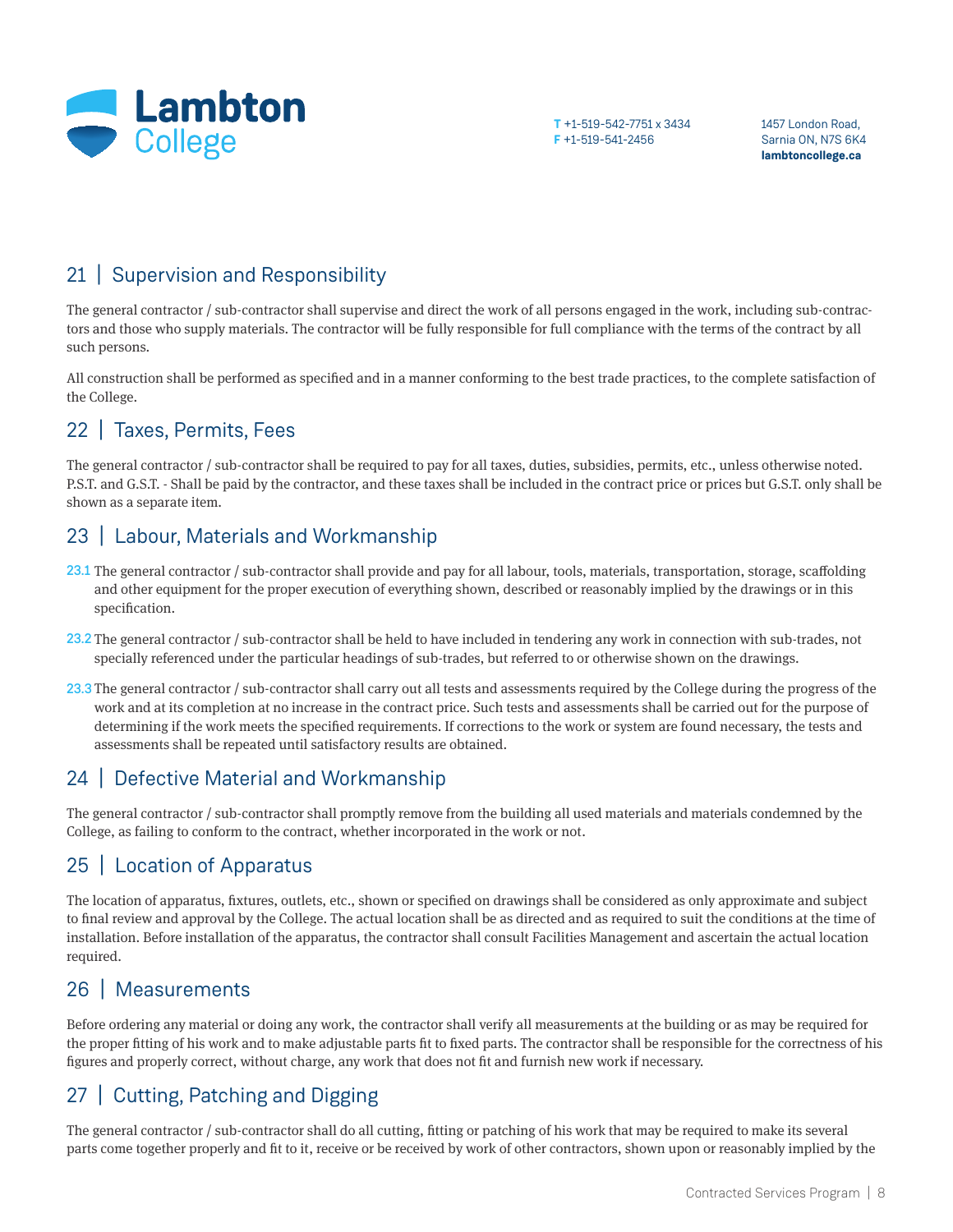

1457 London Road, Sarnia ON, N7S 6K4 **lambtoncollege.ca**

contract documents and he shall make good after them as Facilities Management may direct. Any costs or expenses caused by poorly co-coordinated or ill-timed work shall be borne by the party responsible therefor. The general contractor / sub-contractor shall not endanger any existing work by cutting, digging or otherwise and shall not cut or alter the work of another contractor save with the prior written consent from Facilities Management.

## 28 | Furring In Pipes and Ducts

The general contractor / sub-contractor shall be responsible for an acceptable job of furring in all pipes and ducts where shown on the plans or reasonably expected in finished rooms. Furring in shall be carried out in the material of the walls, adjacent to the pipes, such as wood, masonry, etc.

# 29 | Vouchers

The general contractor / sub-contractor must produce, when called upon to do so by the College, vouchers to show that the work and materials are being paid for as the work progresses. The contractor may submit approved Statutory Declaration with every invoice for payment.

### 30 | Washrooms/Toilets

The general contractor / sub-contractor shall provide, where required, and maintain in a sanitary condition, washrooms and toilets for the use of all persons at the work site, and upon completion of the work, remove it and contents, and leave its site in a neat, clean and sanitary condition. Workers shall use designated washrooms as designated by their employer.

# 31 | Work During College Hours

Work during College hours must be approved by Facilities Management or the College Representative. All construction and maintenance activities shall be confined to the areas of the College under construction. Fire exits shall be maintained at all times and physical barriers will be used to isolate the construction work from College's staff and students.

The general contractor / sub-contractor shall provide appropriate polyethylene plastic curtains between new construction and corridors to prevent dust penetration and provide doormats and take other appropriate precautions in these rooms to prevent dirt being tracked into the College.

The general contractor / sub-contractor must co-operate and co-ordinate all building activities, which may interfere with the College, with Facilities Management.

# 32 | Security

- 32.1 The College must be left in a safe and secure condition at the end of every day. The general contractor / sub-contractors are to report to Security after hours prior to leaving the work site.
- 32.2 The general contractor / sub-contractor shall be solely responsible for loss or damage of his tools, equipment or any materials on College property.
- 32.3 The general contractor / sub-contractor shall ensure the work zone is clearly delineated with appropriate barricades to prevent unauthorized access.

### 33 | Use of Premises before Acceptance

The College shall have the right to enter and occupy renovated parts of the building in whole or in part for the purpose of placing fittings and equipment or for other use, before completion of the contract, if in the opinion of Facilities Management such entry and occupation does not prevent or interfere with the contractor in the performance of the completion of his contract within the time specified. Such entry and occupation shall not be considered as acceptance of the work or in any way relieves the contractor from his responsibility to complete the contract.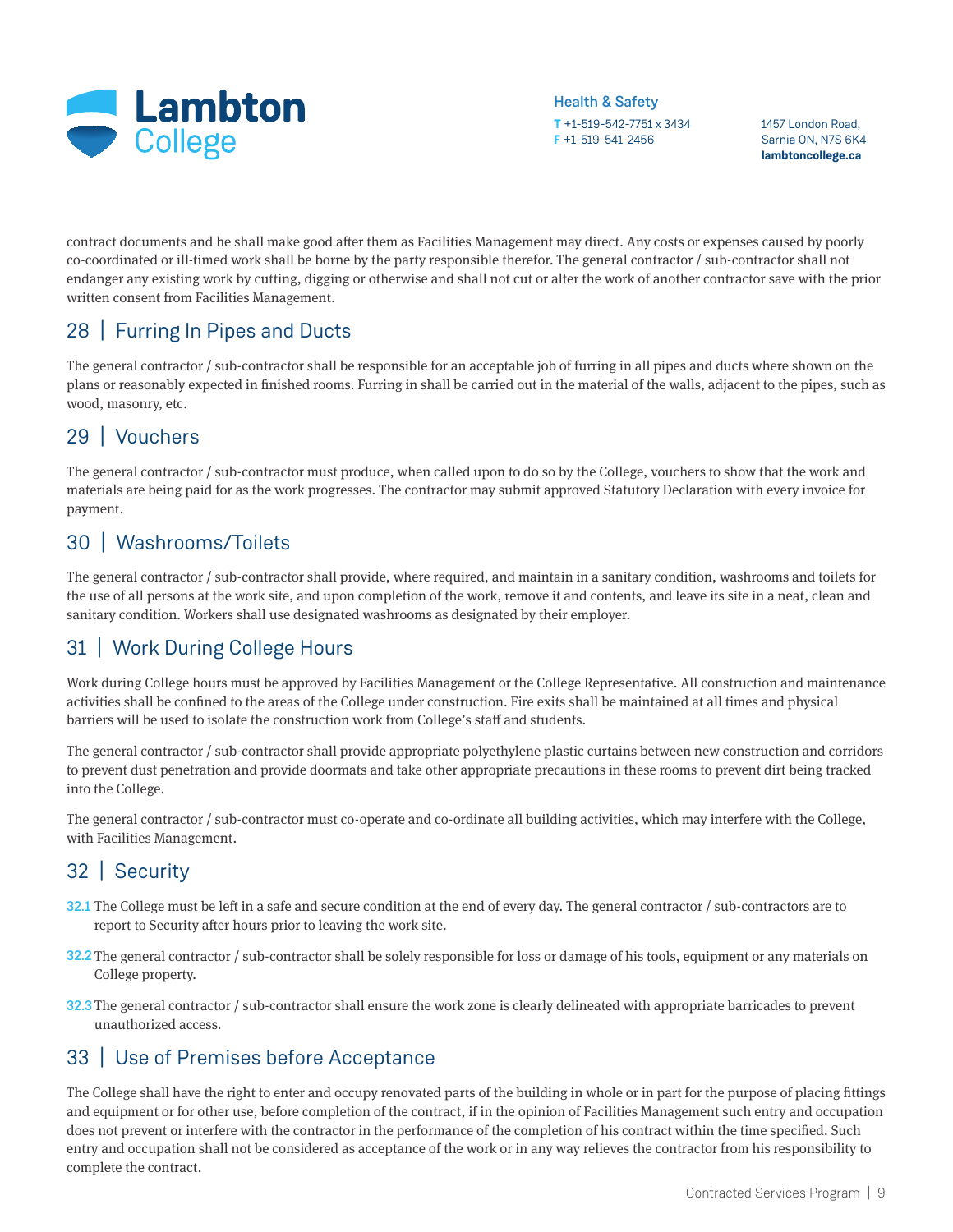

1457 London Road, Sarnia ON, N7S 6K4 **lambtoncollege.ca**

# 34 | College Equipment

All equipment, fixtures, doors, hardware and all other items removed in the course of work or renovations, and not required for completion of the contract, shall be handed in to the College, where specified.

### 35 | Termination

If the general contractor / sub-contractor should neglect to execute the work properly or otherwise fails to comply with the requirements of the contract to a substantial degree, the College may:

- Correct such default and deduct the cost thereof from any payment then or thereafter due to the contractor, or a)
- Terminate the contractor's right to continue with the work in whole or in part or terminate the contract. b)

### 36 | Guarantees

36.1 All work is to be guaranteed for a period of one year after substantial or 100 percent completion of the work, during which time any defects or imperfections that develop in the workmanship or materials used or any work affected in making good such imperfections must be made good promptly by the contractor without cost to the College.

### 37 | Acceptance

By reason of having submitted a tender, quotation and receiving direction from the College or its designate to commencing on the work described herein, the general contractor does hereby acknowledge that it has read the specifications and does hereby accept these terms, conditions and specifications governing the work.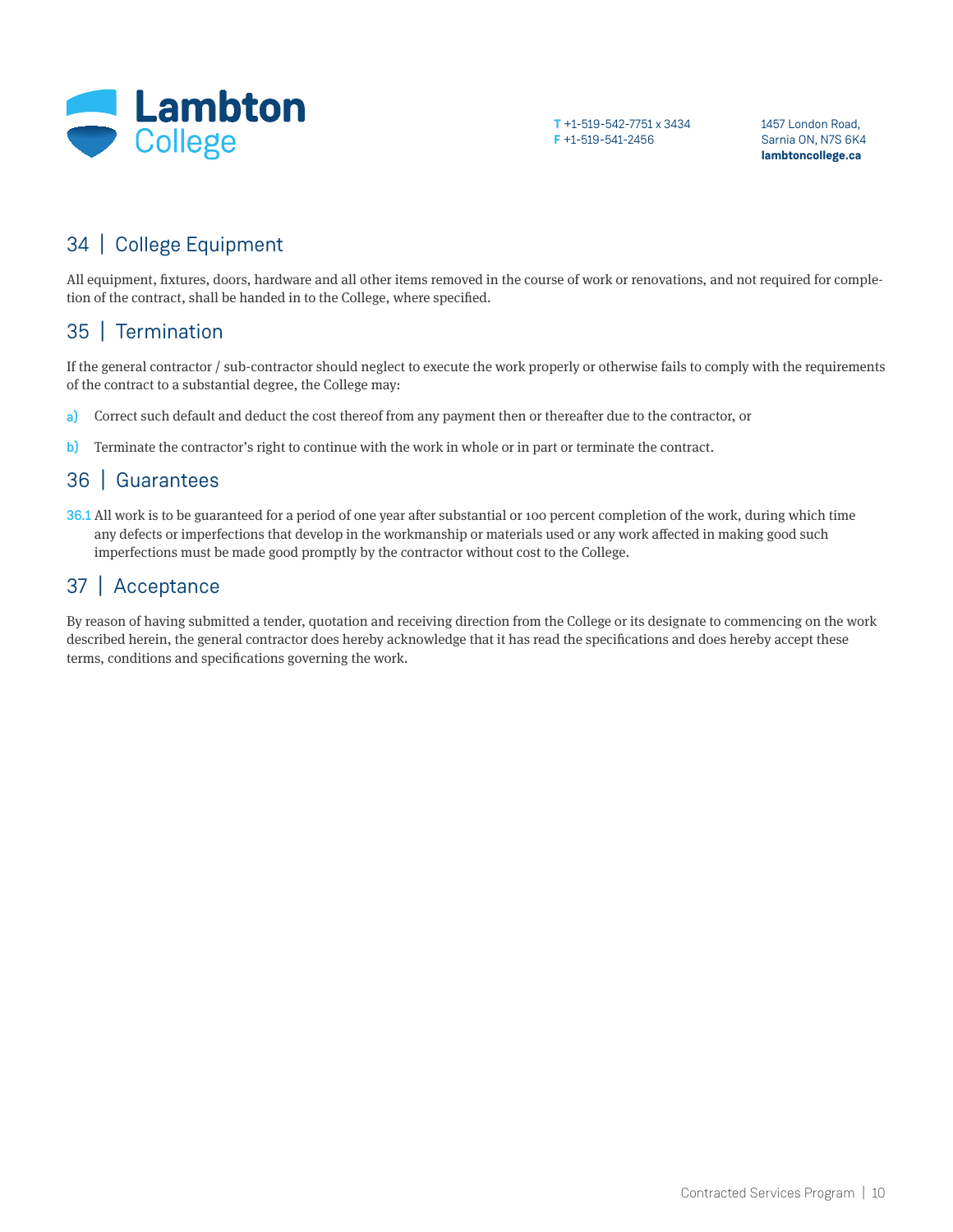

1457 London Road, Sarnia ON, N7S 6K4 **lambtoncollege.ca**

# Part 3: Training and Badge Requirements

This guideline is intended to identify the criteria for prequalifying contractors and the issuing of ID badges for work by contractors for the College.

#### Scope

All contractors must be prequalified to perform work for the College. Based on the nature of their work, frequency and project size, all contractors will be identified into one of the three groups and must meet the qualifications as outlined for their respective group. All prequalification must be renewed regularly as required by the College.

#### Contractor Groups

The College has identified the following three distinct contractor groups:

- 1. General Maintenance / Repair / Inspection/Professional Services
- 2. Major Construction Projects
- **3.** Specialty and Emergency Services

### 1 | General Maintenance/Repair/Inspections Services

General Maintenance / Repair / Inspections Services Contractors are defined as companies or individuals that provide a product or a service on College Property that have a standing contract and/or will be accessing College Facilities regularly.

The prequalification consists of the following:

- Formal submission of the College's Prequalification Form (Step 2)
- Acceptance of the contractor by the College as prequalified
- Completion of the "Contractor Safety Orientation" program by each employee wishing to work on site
- Identification Badges issued by the College or its chosen designate for each employee wishing to work on site.

The identification badge will not be issued until the "Contractor Safety Orientation" has been completed or Facilities Management has authorized approval for equivalency or exemption. The issuance of the badge confirms the completion of all training requirements.

The College reserves the right to terminate any contract where the contractor does not comply with this guideline. The College further reserves the right to disqualify contractors for poor health and safety records or Workplace Safety and Insurance Board experience ratings.

# 2 | Major Construction Projects

Contractors for these construction projects must pre-qualify prior to submitting tender.

Construction projects taking place in an existing area of the College that is occupied must also meet the Identification Badge criteria outlined in Section 1.

Construction Projects that are isolated from students and staff activities may have the identification requirement waived by the College. In all cases the College reserves the right to implement additional health and safety rules or guidelines as it see fit.